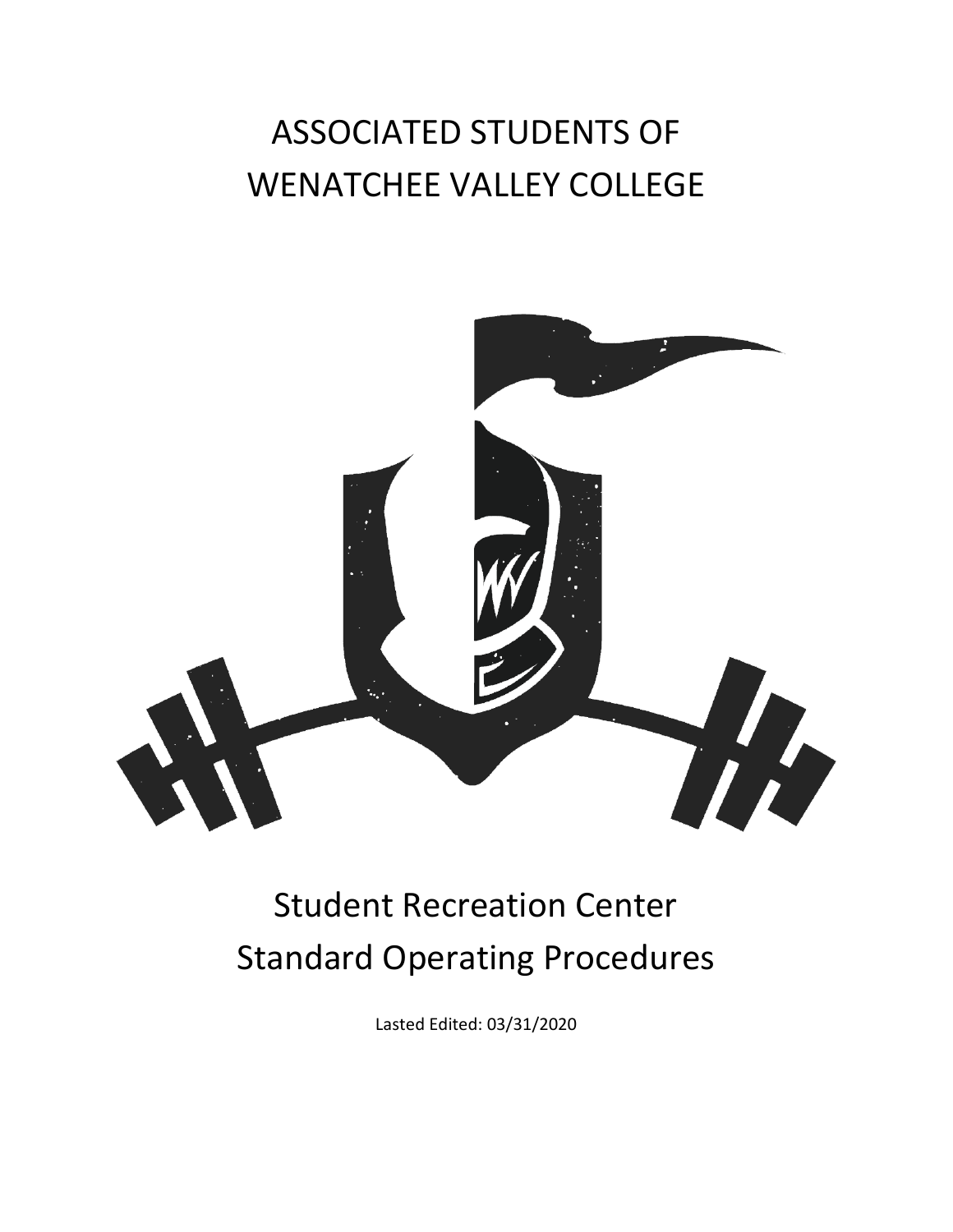# **Table of Context**

# 1. **Section 1 - Introduction**

| A. Welcome                                | <b>PG. 4</b> |
|-------------------------------------------|--------------|
| B. Mission/Vision Statement & Core Values | PG. 4        |
| C. WVC Non-Discrimination Statement       | <b>PG. 5</b> |
| D. Assumption of Risk                     | PG.5         |
| E. Surveillance                           | PG.5         |
| F. Directory                              | PG. 5        |

# 2. **Section 2 - Policies and Procedures**

|                                                                                                                                                                                                                                      | <b>PG.6</b>   |  |  |
|--------------------------------------------------------------------------------------------------------------------------------------------------------------------------------------------------------------------------------------|---------------|--|--|
|                                                                                                                                                                                                                                      | <b>PG.6</b>   |  |  |
|                                                                                                                                                                                                                                      | <b>PG. 7</b>  |  |  |
| c. Senior Memberships<br><u>Canadian Communication</u>                                                                                                                                                                               | <b>PG. 7</b>  |  |  |
|                                                                                                                                                                                                                                      | <b>PG. 7</b>  |  |  |
|                                                                                                                                                                                                                                      | <b>PG.8</b>   |  |  |
|                                                                                                                                                                                                                                      | <b>PG.8</b>   |  |  |
|                                                                                                                                                                                                                                      | <b>PG. 9</b>  |  |  |
|                                                                                                                                                                                                                                      | <b>PG. 9</b>  |  |  |
|                                                                                                                                                                                                                                      | <b>PG. 9</b>  |  |  |
| B. Facility Access <b>Parameter and Contact Control Contact Contact Contact Contact Contact Contact Contact Contact Contact Contact Contact Contact Contact Contact Contact Contact Contact Contact Contact Contact Contact Cont</b> | <b>PG. 10</b> |  |  |
| I) General experiments and the second service of the service of the service of the service of the service of the service of the service of the service of the service of the service of the service of the service of the serv       | PG. 10        |  |  |
|                                                                                                                                                                                                                                      | PG. 10        |  |  |
|                                                                                                                                                                                                                                      | PG. 10        |  |  |
|                                                                                                                                                                                                                                      | PG. 10        |  |  |
|                                                                                                                                                                                                                                      | <b>PG. 11</b> |  |  |
|                                                                                                                                                                                                                                      | PG. 11        |  |  |
|                                                                                                                                                                                                                                      | <b>PG. 11</b> |  |  |
|                                                                                                                                                                                                                                      | PG. 11        |  |  |
|                                                                                                                                                                                                                                      | <b>PG. 11</b> |  |  |
|                                                                                                                                                                                                                                      | PG. 12        |  |  |
|                                                                                                                                                                                                                                      | PG. 12        |  |  |
| IV) Alcohol/ Drugs/ Smoking/ Vaping/ Tobacco                                                                                                                                                                                         | <b>PG. 12</b> |  |  |
|                                                                                                                                                                                                                                      | PG. 12        |  |  |
|                                                                                                                                                                                                                                      | <b>PG. 12</b> |  |  |
|                                                                                                                                                                                                                                      |               |  |  |
|                                                                                                                                                                                                                                      |               |  |  |
|                                                                                                                                                                                                                                      | <b>PG. 13</b> |  |  |
|                                                                                                                                                                                                                                      | <b>PG. 13</b> |  |  |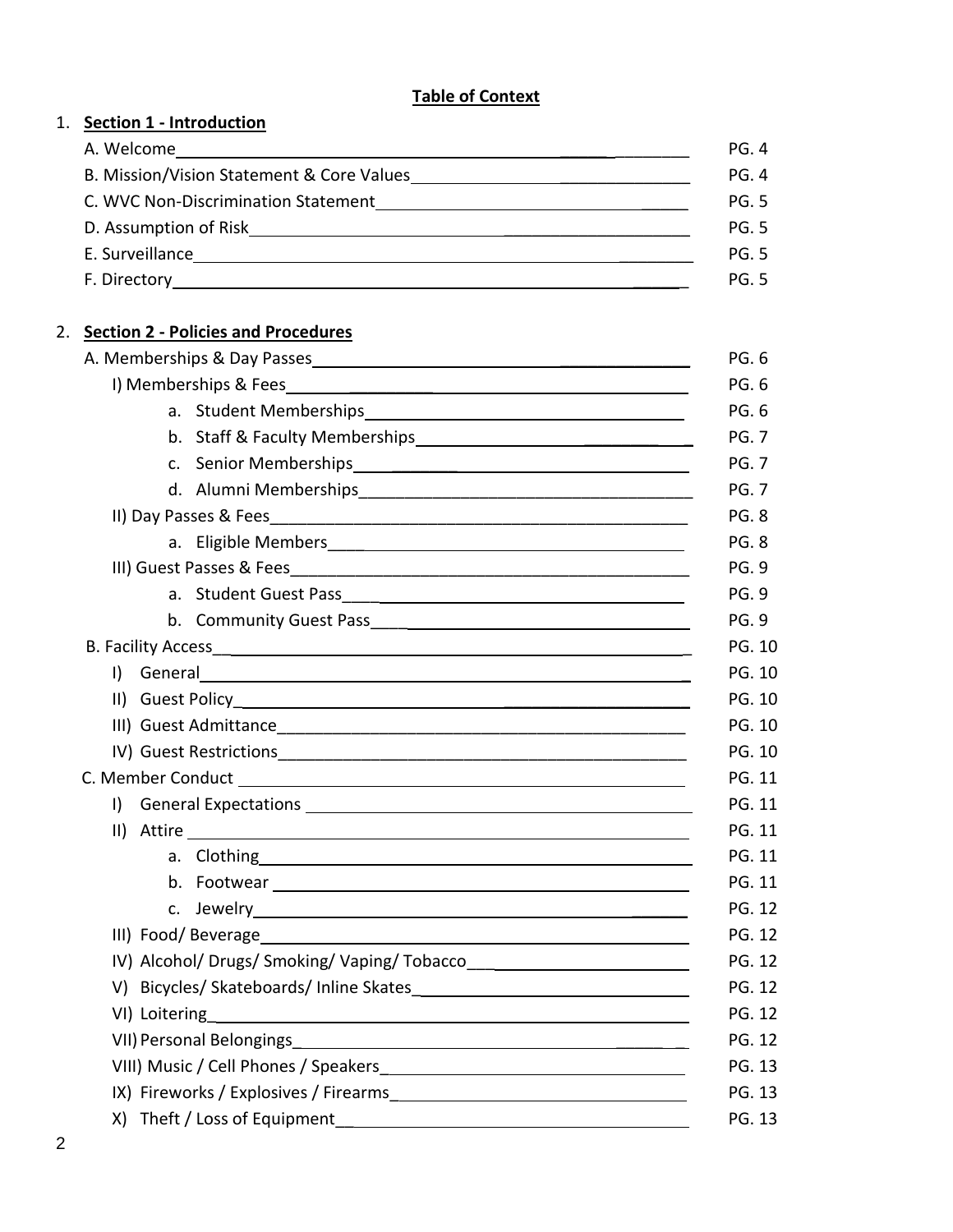|                                                                                     | PG. 13 |
|-------------------------------------------------------------------------------------|--------|
|                                                                                     | PG. 13 |
|                                                                                     | PG. 14 |
|                                                                                     | PG. 15 |
|                                                                                     | PG. 15 |
|                                                                                     | PG. 15 |
|                                                                                     | PG. 15 |
|                                                                                     | PG. 16 |
|                                                                                     | PG. 16 |
|                                                                                     | PG. 17 |
|                                                                                     | PG. 17 |
| $\mathsf{I}$                                                                        | PG. 17 |
| II) Community Member (CO) Area Rental [1994] [19] Community Member (CO) Area Rental | PG. 17 |
|                                                                                     | PG. 17 |

# 3. **Section 3 - Building Operations**

| A. Parking <u>entities and the set of the set of the set of the set of the set of the set of the set of the set of the set of the set of the set of the set of the set of the set of the set of the set of the set of the set of</u><br><b>PG. 18</b> |
|-------------------------------------------------------------------------------------------------------------------------------------------------------------------------------------------------------------------------------------------------------|
| <b>PG. 18</b>                                                                                                                                                                                                                                         |
| <b>PG. 18</b>                                                                                                                                                                                                                                         |
| <b>PG. 18</b>                                                                                                                                                                                                                                         |
| E. Closing Procedures and the state of the state of the state of the state of the state of the state of the state of the state of the state of the state of the state of the state of the state of the state of the state of t<br>PG. 18              |
|                                                                                                                                                                                                                                                       |
|                                                                                                                                                                                                                                                       |

# **4. Section 4 - Standard Operating Procedure Amendments**

|  | 5. A. Approval Guidelines |  | <b>PG. 19</b> |
|--|---------------------------|--|---------------|
|--|---------------------------|--|---------------|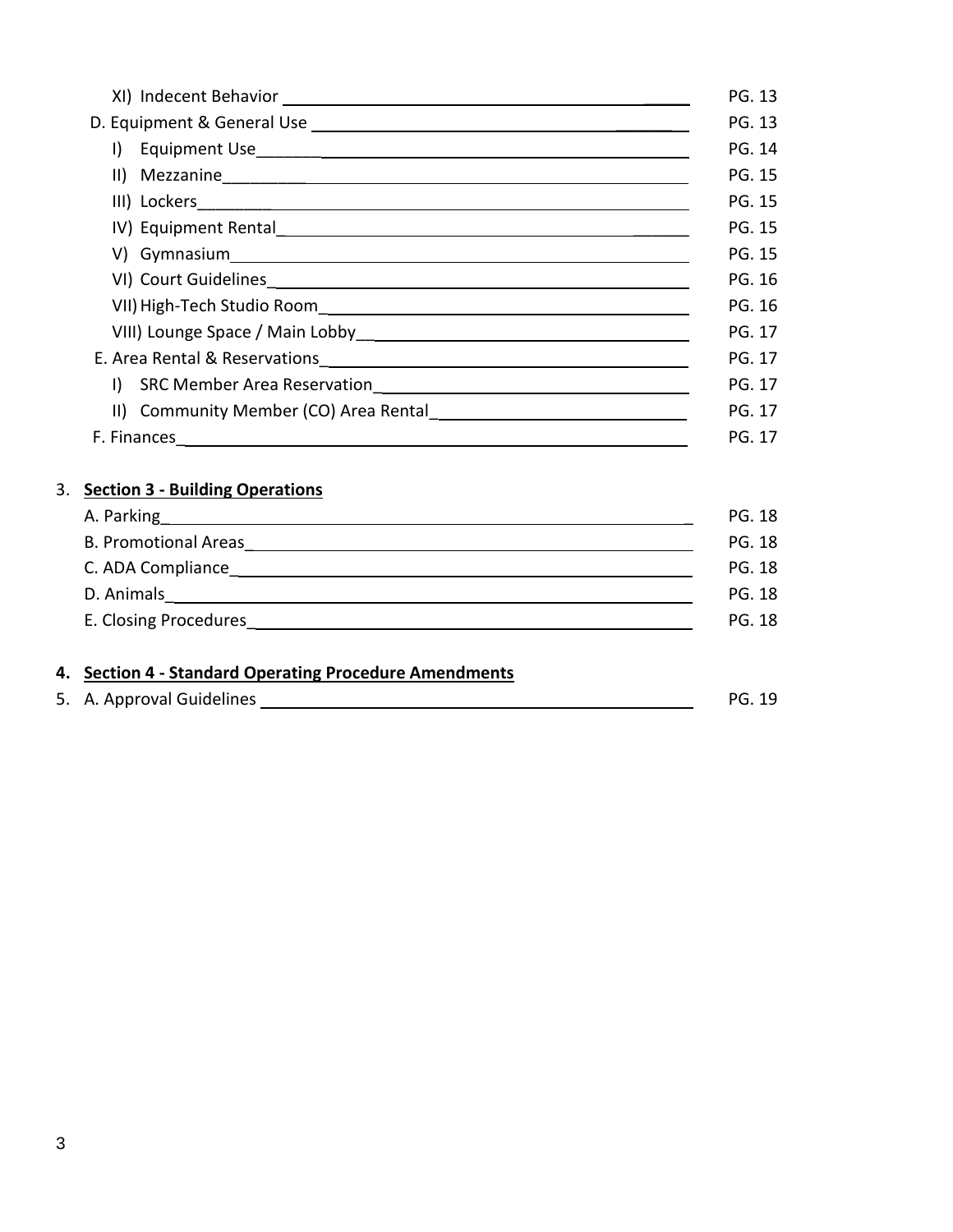# **Section 1 - Introduction**

# **A. Welcome**

Welcome to the Wenatchee Valley College (WVC) Student Rec Center (SRC). This building was made possible by the Associated Students of Wenatchee Valley College (ASWVC) to provide a greater variety of recreational activities for the students of WVC. We hope that all members take full advantage of all the fitness and recreational opportunities provided throughout the SRC. As facility users, it is your responsibility to read, understand and abide by the policies and procedures herein the Standard Operating Procedures (SOP) in order to maintain a safe and healthy environment. Failure to adhere to the SOP's may result in immediate removal from the SRC and possible revocation of membership.

## **B. Mission / Vision Statement**

## **I. Vision**

The SRC strives to provide access to students in pursuit of a healthy lifestyle that incorporates sports, fitness, and recreational activities that cultivate a deeper sense of inclusion.

## **II. Mission**

We are committed to enriching the college & community by providing diverse and transformative educational and recreational opportunities to enhance physical, social, and emotional, health and wellness.

#### **III. Core Values**

Health & Wellness Sustainability Diversity Leadership

# **C. WVC Non-Discrimination Statement**

Wenatchee Valley College is committed to a policy of equal opportunity in employment and student enrollment. All programs are free from discrimination and harassment against any person because of race, creed, color, national or ethnic origin, sex, sexual orientation, gender identity or expression, the presence of any sensory, mental, or physical disability, or the use of a service animal by a person with a disability, age, parental status or families with children, marital status, religion, genetic information, honorably discharged veteran or military status or any other prohibited basis per RCW 49.60.030, 040 and other federal and laws and regulations, or participation in the complaint process.

The following persons have been designated to handle inquiries regarding the non-discrimination policies and Title IX compliance for both the Wenatchee and Omak campuses:

- To report discrimination or harassment: Title IX Coordinator, Wenatchi Hall 2322M, (509) 682- 6445, [title9@wvc.edu.](mailto:title9@wvc.edu)
- To request disability accommodations: Student Access Coordinator, Wenatchi Hall 2133, (509) 682- 6854, TTY/TTD: dial 711, sas@wvc.edu.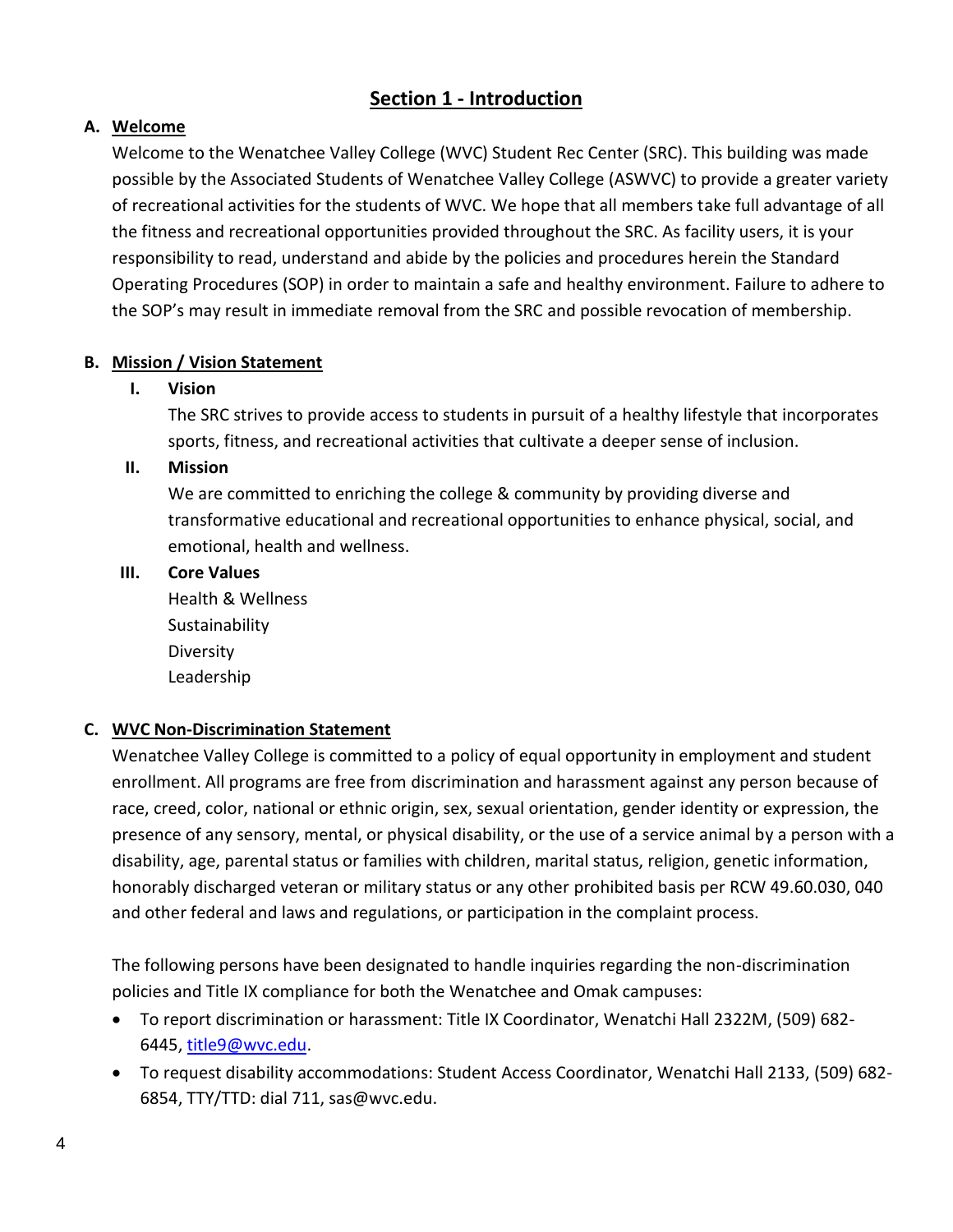# **D. Assumption of Risk**

All members are responsible to determine whether they have the proper fitness level to participate in any recreational activities at the SRC. If necessary, each member should consult with their health care provider(s) before starting an exercise program.

Participation in activity at the SRC is voluntary. By voluntarily using the facility or participating in programs, members assume all risk for any harm or injury sustained. Facility users should consider the consequences of their actions and avoid engaging in behavior that may injure themselves, harm other facility users, or damage equipment. WVC is not responsible for injuries or costs related to health or physical services resulting from illness or injury sustained during the use of the SRC.

#### **E. Surveillance**

Activity areas entries/exits and the main lobby are subject to 24-hour surveillance.

#### **F. Directory**

For any questions or concerns regarding the SRC, please contact the Student Rec Center Manager of Campus Life. Student Rec Center Manager, (509) 682-6942.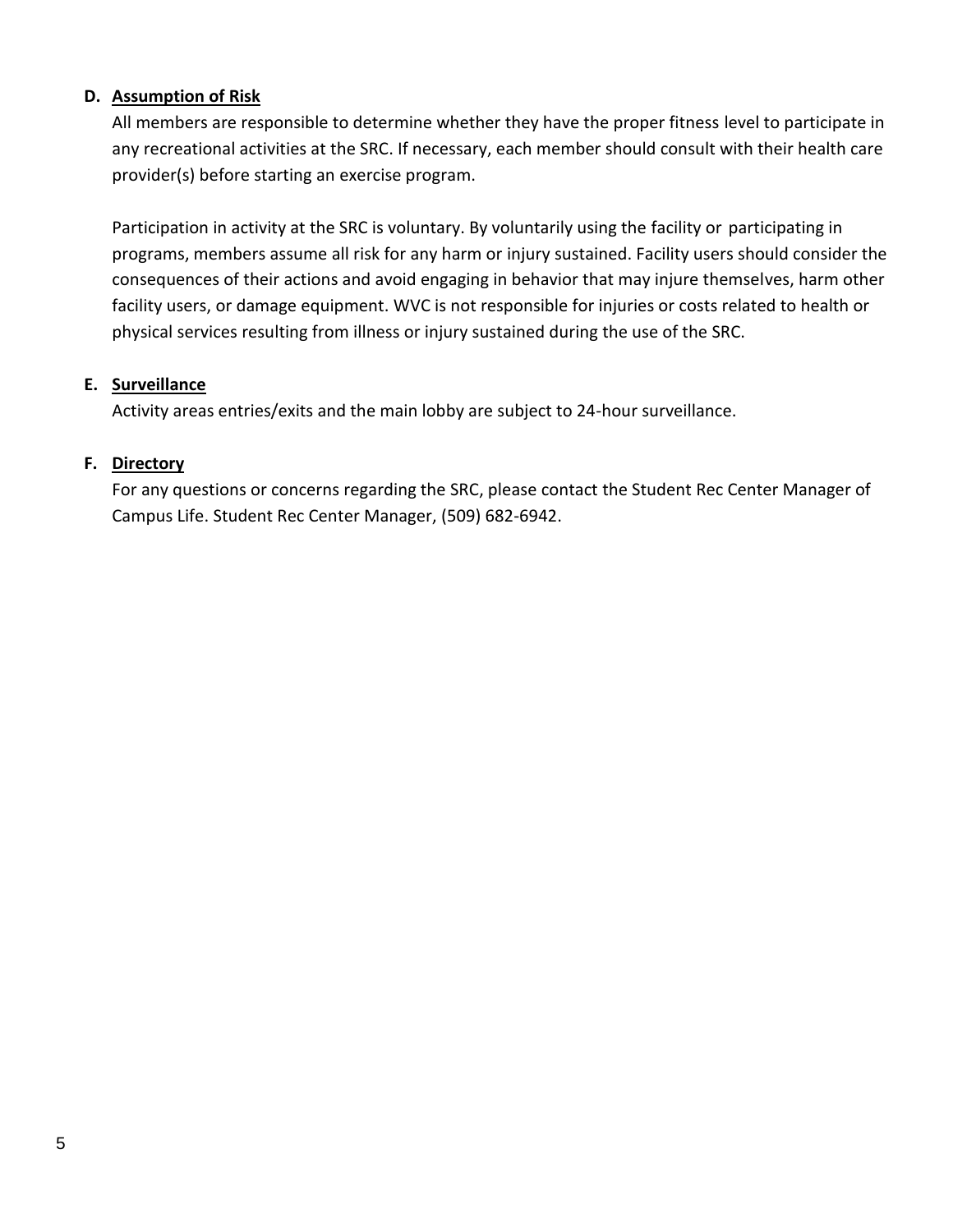# **Section 2 - Policies and Procedures**

# **A. Memberships & Day Passes**

WVC students, faculty, staff, alumni, and seniors are eligible for memberships and may access the SRC. WVC Students under the age of 18 are not required to have parent or legal guardian signature to use the facility. For guests under the age of 18, parent or legal guardian signature is required for admittance to the facility. The minimum age limit for guests is 13 years of age.

- I. Memberships & Fees
	- a. Student Memberships
		- i. WVC Student
			- 1. All WVC students currently enrolled in 1 or more credit(s) at Wenatchee Campus are automatically assessed the Student Recreation Center fee and are considered "automatic members." WVC students pay \$5 per credit up to a maximum of \$75 per academic quarter for SRC access. All WVC Wenatchee students taking credit earning classes will pay the fee. WVC Omak students must pay for a day pass prior to entry.
		- ii. Running Start
			- 1. All WVC Running Start students enrolled in 1 or more credit(s) at Wenatchee Campus are automatically assessed the Student Recreation Center fee and are considered "automatic members." WVC running start students pay \$5 per credit up to a maximum of \$75 per academic quarter for SRC access. All WVC Wenatchee Running Start Students taking credit earning classes will pay the fee.
		- iii. College in High School
			- 1. Students enrolled in College in the High School through WVC may choose to pay \$5 per credit up to a maximum of \$75 per academic quarter for SRC access. Students must register for a memerbership at the registration office and pay dues at the cashiers office. All College in High School Students have the option to pay for membership.
		- iv. Transitional Studies & Highschool 21
			- 1. Students enrolled in Transitional Studies & Highschool 21 may choose to pay a \$5 quarterly service fee for SRC access. Students must register for a memerbership at the registration office and pay dues at the cashiers office. All Tranistional Studio & Highschool 21 students have the option to pay for membership.
		- v. Students in non-credit classes (continuing education) are not eligible for membership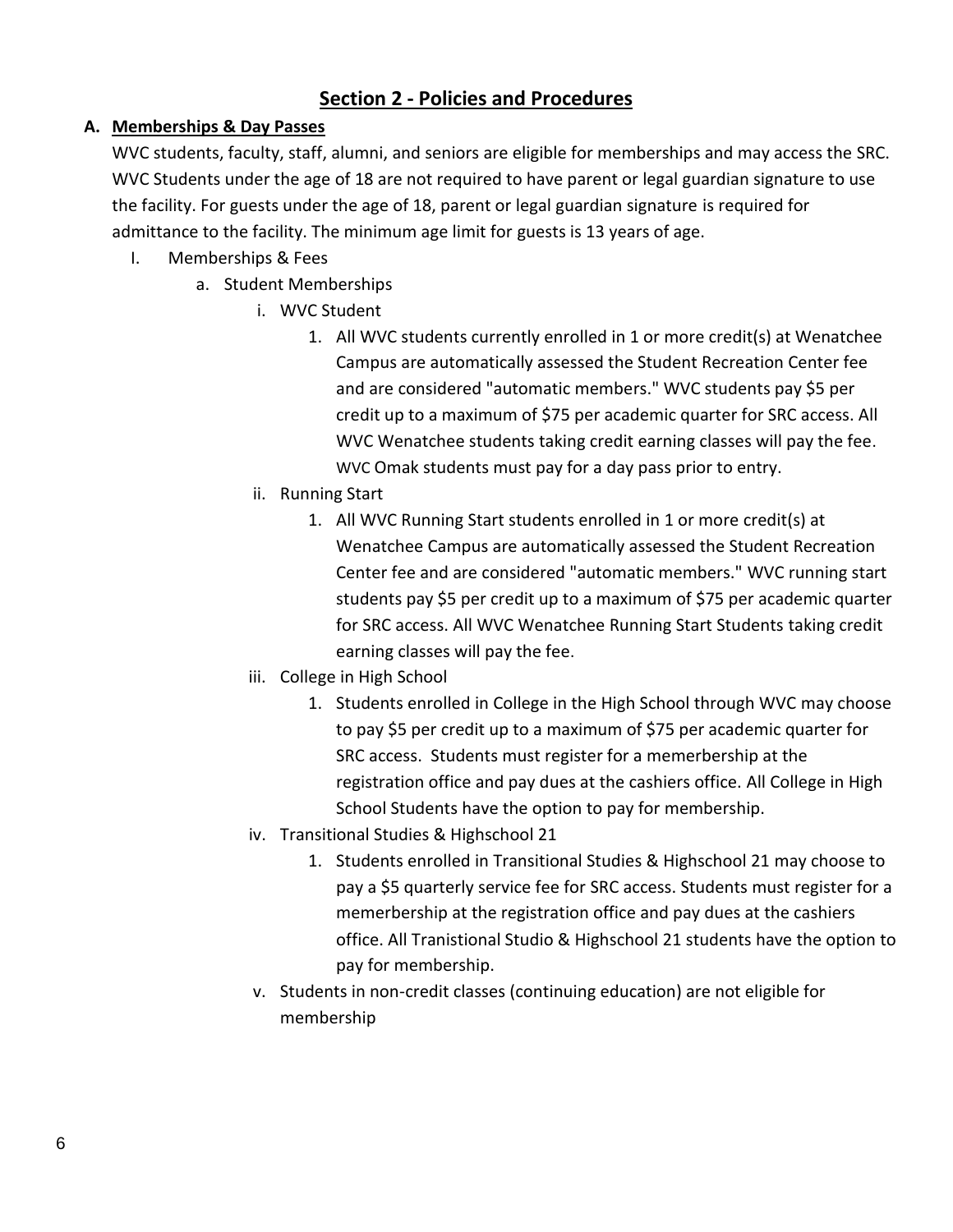- b. Staff & Faculty Memberships
	- i. Quarterly Membership
		- 1. All current WVC faculty, staff, and employees are eligible for quarterly SRC memberships and must pay the current membership fees marketed at that time.
		- 2. Membership prices and options are subject to change.
	- ii. Annual Contract Membership
		- 1. Annual Contract Memberships are only available to WVC Classified, Fulltime Faculty & Exempt Employees and must submit Auto Payroll Membership form to register for the annual contract.
		- 2. For additional details contact the Student Rec Center Manager.
		- 3. Membership prices and options are subject to change
- c. Senior Memberships
	- i. Quarterly Membership
		- 1. All Seniors 65+ years of age are eligible for quarterly SRC memberships. All seniors must register for a quarterly membership at the registration office and pay dues at the cashiers office.
		- 2. Membership prices and options are subject to change.
- d. Alumni Memberships
	- i. Recent Alumni Membership
		- 1. All WVC Alumni are eligibe for quarterly SRC memberships as long as they have graduated or received a certificate/degree within the past calendar year from WVC. Alumni must register at the Student Recreation Center and alumni status must be authorized by a shift supervisor or manager.
		- 2. For additional details contact the Student Rec Center Manager.
		- 3. Membership prices and options are subject to change.
	- ii. Knights Alumni Membership
		- 1. WVC Alumni qualify for quarterly SRC memberships as long as they have graduated or received a certificate/degree from WVC. Alumni must register at the Student Recreation Center and alumni status must authorized by a shift supervisor or manager.
		- 2. For additional details contact the Student Rec Center Manager.
		- 3. Membership prices and options are subject to change.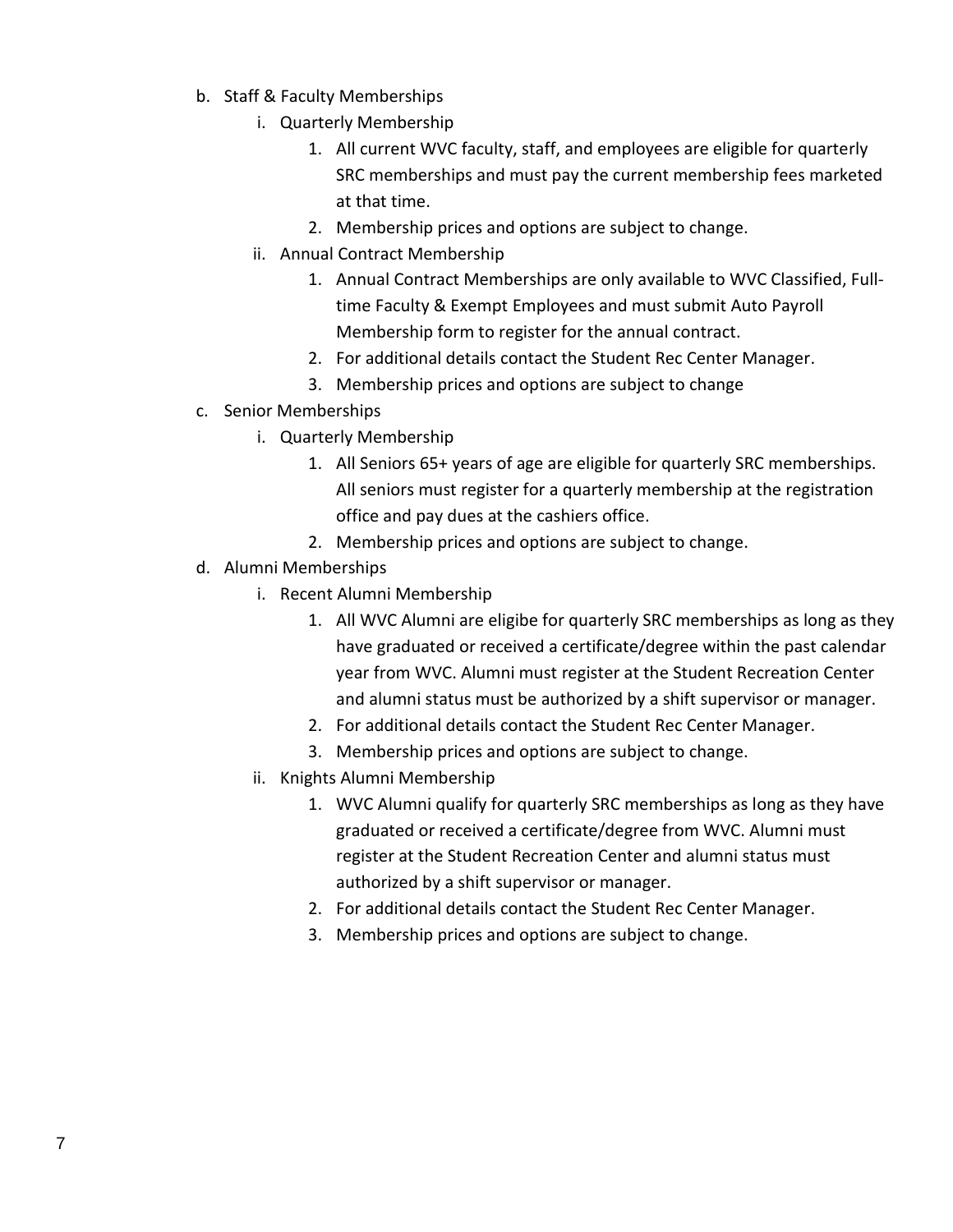- II. Day Passes & Fees
	- a. Eligible Members
		- i. Single Day Pass
			- 1. Eligible members must pay for day passes at the Student Recreation Center and must be processed/authorized by SRC Staff. Member/ Guest day pass rules and conditions apply.
			- 2. Members are limited to 2 guests per day.
			- 3. Members must provide Staff with valid WVC Student ID# or ID Card.
			- 4. Members under the age of 18 do not need a waived liability form signed by their legal guardian before having access to the SRC
			- 5. SRC staff reserves the right to deny access to any guest(s) for the safety of others
			- 6. Single Day Pass Fee:
				- a. \$3.00 WVC Omak Student
				- b. \$3.00 WVC Student Transitional Studies
				- c. \$3.00 WVC Student College in the High School
				- d. \$3.00 WVC High School 21
				- e. \$5.00 WVC Recent Alumni/Alumni
				- f. \$5.00 WVC Faculty, Staff & Employees
		- ii. 5-Day Punch Pass
			- 1. Eligible members must pay for 5- day punch passes at the Student Recreation Center and must be processed/authorized by SRC Staff. Member/ Guest day pass rules and conditions apply.
			- 2. 5-Day Punch Pass Fee:
				- a. \$15.00 WVC Omak Student
				- b. \$15.00 WVC Student Transitional Studies
				- c. \$15.00 WVC Student College in the High School
				- d. \$15.00 WVC High School 21
				- e. \$25.00 WVC Recent/Alumni
				- f. \$25.00 WVC Faculty, Staff & Employee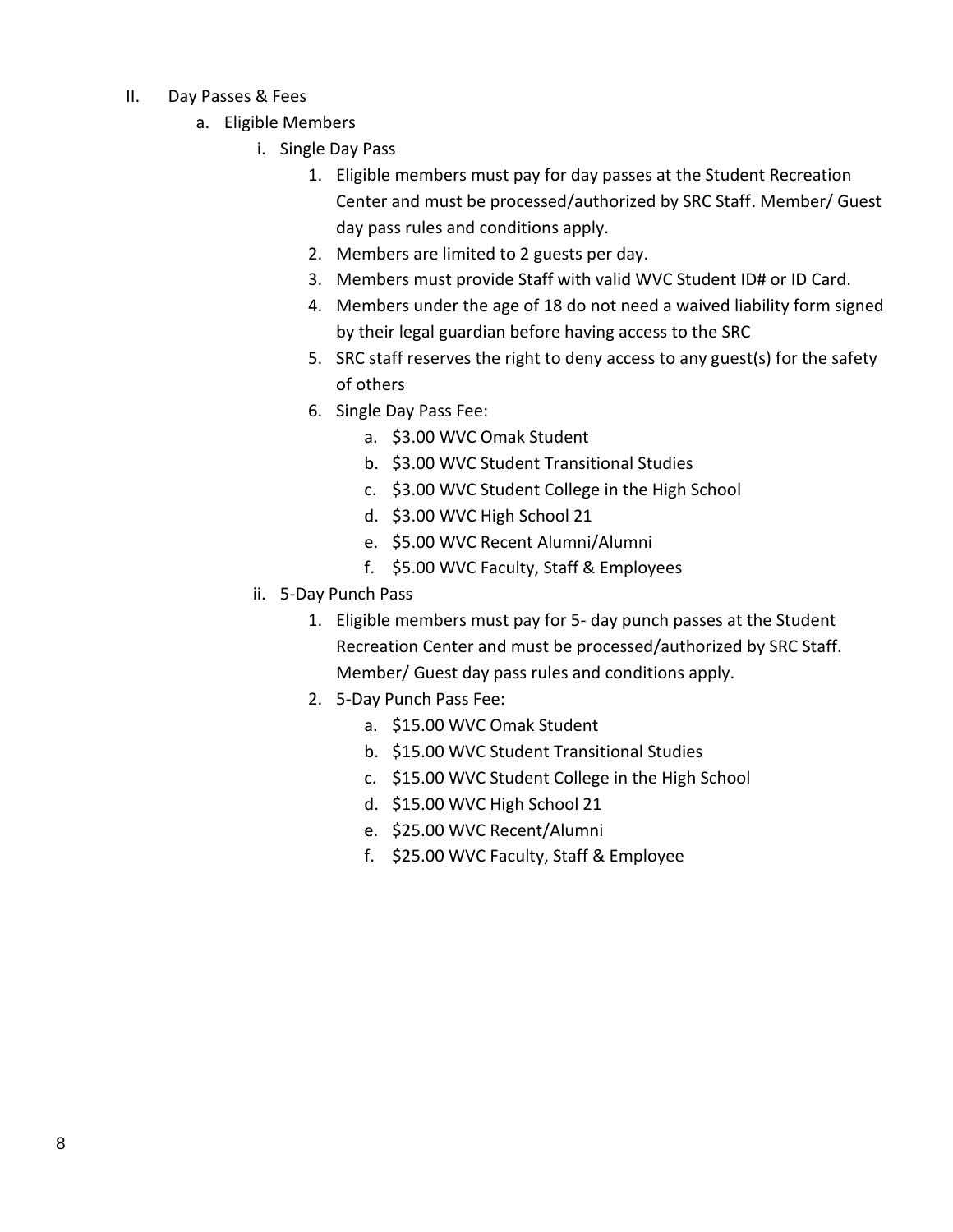- III. Guest Passes & Fees
	- a. Student Guest Pass
		- i. Single Day Pass
			- 1. Students enrolled in any educational institution (middle/high school, college, or higher ed.) can qualify for the student guest pass as long as they can show proof of enrollment and have atleast one piece of indentification. Only WVC Student Recreation Center members may sponsor a student guest. Member/ Guest day pass rules and conditions apply.
			- 2. Single Day Pass Fee:
				- a. \$3.00 Student Guest (with valid student ID)
		- ii. 5-Day Punch Pass
			- 1. Member/ Guest day pass rules and conditions apply.
			- 2. 5-Day Punch Pass:
				- a. \$15.00 Sudent Guest (with valid student ID)
	- b. Community Guest pass
		- i. Single Day Pass
			- 1. Guests must pay for day passes at the Student Recreation Center and must be processed/authorized by SRC Staff. Only WVC Student Recreation Center members may sponsor a community guest. Member/ Guest day pass rules and conditions apply.
			- 2. Single Day Pass Fee:
				- a. \$5.00 Community Guest Pass
		- ii. 5-Day Punch Pass
			- 1. Member/ Guest day pass rules and conditions apply.
			- 2. 5-Day Punch Pass Fee:
				- a. \$25.00 Community Guest Pass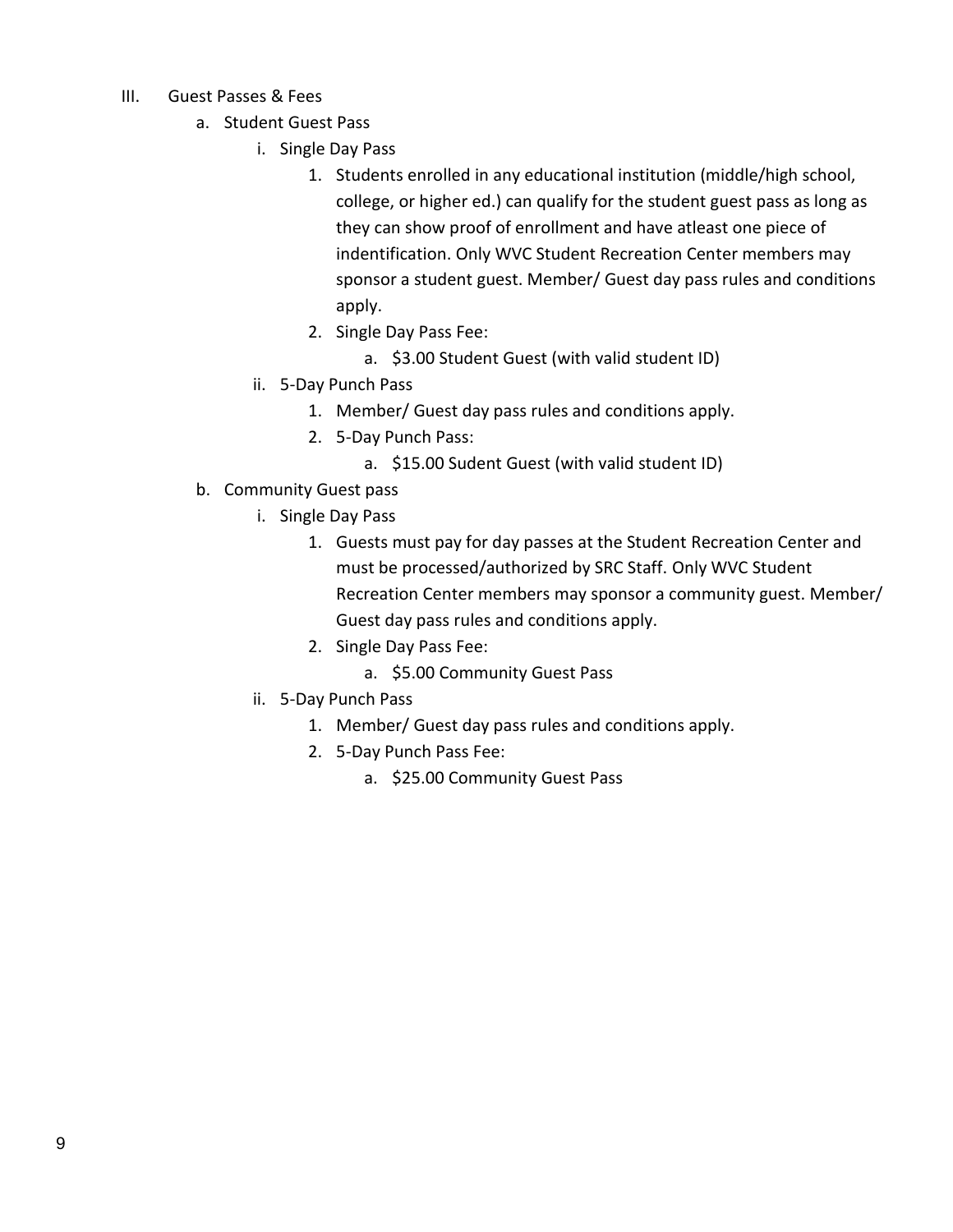## **B. Facility Access**

- I. General
	- a. The SRC is a controlled-access facility and is intended for use and enjoyment of current WVC students and other authorized members of the WVC community. Only members and member's guests are permitted entry.
	- b. All member users must have current, valid WVC identification or SRC card. WVC ID/SRC Cards are scanned or checked at the front desk (ID Check) location before entrance to the facility is allowed.
	- c. Failure to present identification upon request may result in removal from the facility
	- d. Identification may be checked at any time by SRC staff.
	- e. Sharing identification cards for access into the building is considered forgery; doing so may result in loss of membership, confiscation of identification cards, or further disciplinary action.
- II. Guest Policy
	- a. SRC Members may bring up to two guests per day. Guests must be at least 13 years of age to purchase a guest pass. For guests under 18 years of age, a signed liability waiver by parent or legal guardian is required prior to admittance.
	- b. Non-WVC students may come as a guest of a WVC student if they pay the student guest pass fee and have a valid student ID card.
	- c. Community guests may come as a guest of a WVC student if they pay the community guest pass fee.
	- d. Guest admittance is based on facility availability
- III. Guest Admittance
	- a. Government-issued picture ID (with name and date of birth) of the guest is required at the time of guest pass purchase.
	- b. The sponsor's membership must be validated prior to purchasing a guest pass.
	- c. A guest pass is valid only for the date of issue, as shown on the receipt.
	- d. The sponsoring member must accompany the guest while using the SRC and is responsible for the conduct and actions of the guest.
	- e. Guests must enter and exit the Student Recreation Center with their sponsoring member.
- IV. Guest Restrictions
	- a. A guest cannot host another guest.
	- b. Guests are not permitted to use the SRC if the sponsoring member is not present.
	- c. SRC staff on the clock are not permitted to sponsor a guest.
	- d. A guest cannot check out equipment. The host member may check out equipment for their guest, but the host is still liable for the rental equipment.
	- e. SRC staff reserve the right to deny access to any guest(s).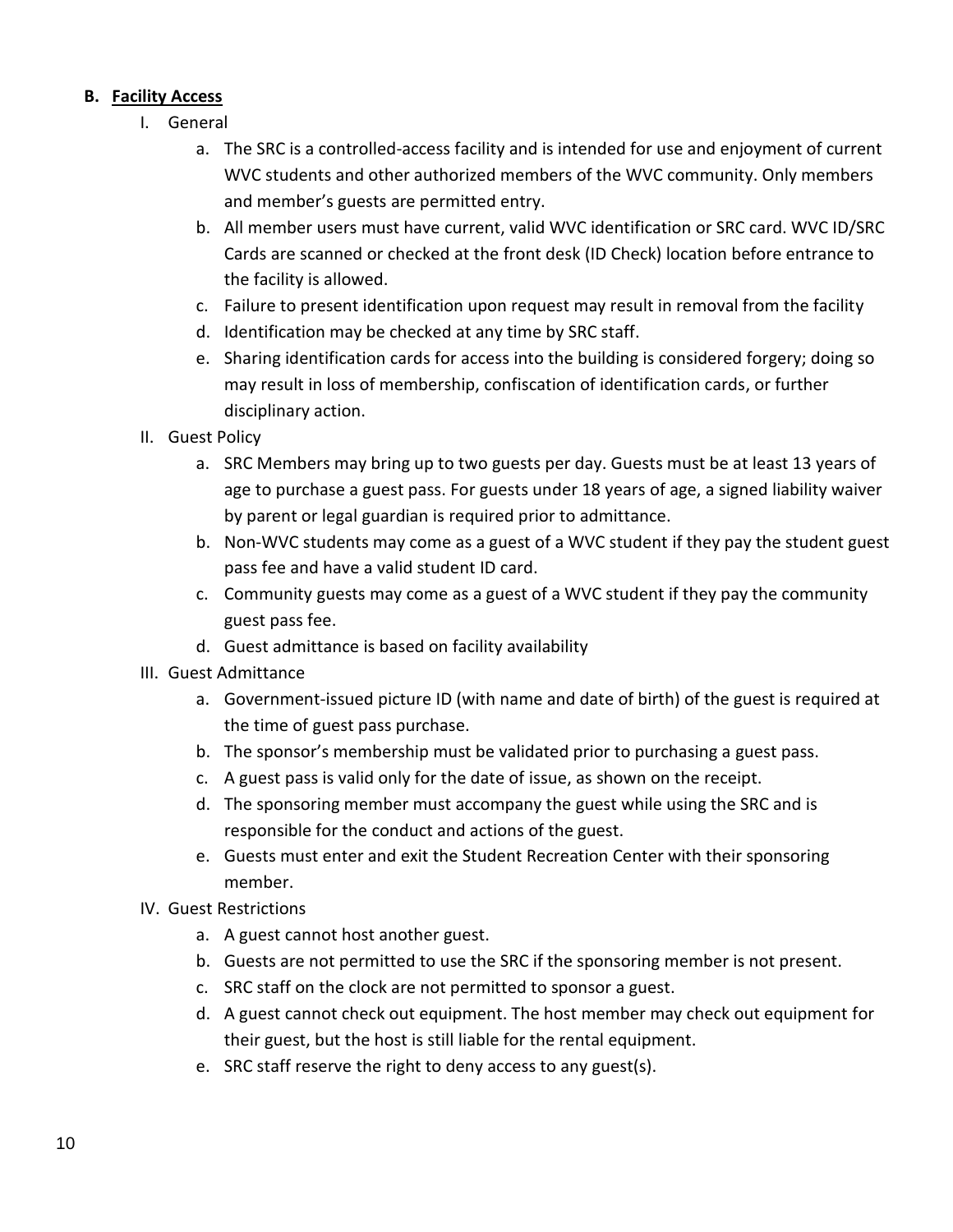## **C. Member Conduct**

- I) General Expectations
	- a. Members are responsible for reading, understanding, and abiding by all rules and regulations of the SRC.
	- b. Not all rules are posted in immediate areas. If a SRC staff member requests your cooperation, facility users are required to cooperate. If you have questions about a specific policy, please see SRC staff.
	- c. Failure to comply with SRC staff instructions and proper facility use may result in loss of facility and/or membership privileges.
	- d. SRC Staff reserves the right to render judgment and decisions on policies not specifically covered.
	- e. Members are expected to treat the facility and the equipment with respect.
	- f. Members who engage in unacceptable, disruptive, or invasive behavior may have their access to the facility revoked, modified, and/or be subject to further WVC disciplinary action.
	- g. Spitting, leaning or throwing objects from the balcony is strictly prohibited.
	- h. Spitting on the floor or in the drinking fountains is prohibited.
	- i. Members must notify SRC staff should an accident, injury or related incident occur. In addition, SRC staff must immediately report any injuries or equipment malfunction for prompt evaluation.

#### II) Attire

- a. Clothing
	- i. Appropriate attire is required while using the facility.
	- ii. Upper body private areas must be covered and non-visible at all times.
	- iii. Lower body private areas must be covered and non-visible at all times.
	- iv. Jeans, khakis and pants, with buttons, metal zippers, metal rivets, belts and belt loops, are not permitted while using upholstered exercise equipment.
- b. Footwear
	- i. Non-marking, rubber-soled, athletic-type/sport shoes are required. Footwear must completely cover the foot including instep, toes, arch, and heel.
	- ii. Footwear not permitted includes, but is not limited to, high-heeled shoes, spikes, open-toed shoes, turf shoes, cleats, boots, flip-flops, sandals and footwear that are muddy or dirty unless otherwise approved.
	- iii. Bare feet and/or stockings are acceptable for some group fitness classes and/or group reservations in the Hi Tech Studio room.
	- iv. Participants are strongly encouraged to bring a second pair of clean footwear that is free of pebbles, road salt, gum, sand, etc. to use during their workouts. This helps protect the equipment and flooring.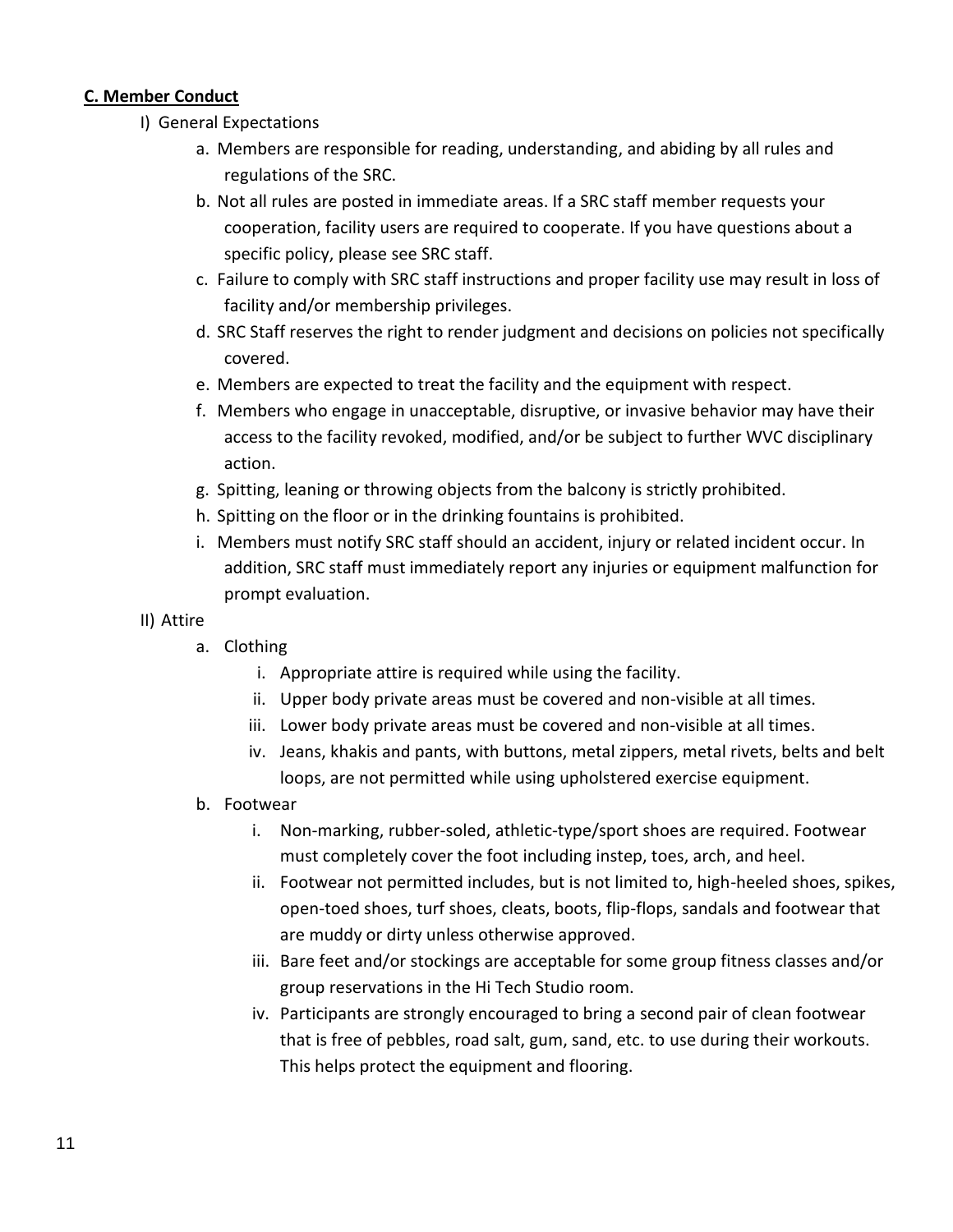- c. Jewelry
	- i. SRC Staff strongly recommends that no jewelry be worn during exercise. This includes, but is not limited to, necklaces, rings, bracelets, wristbands, watches, earrings/studs, piercings, etc. If the SRC staff believes that worn jewelry is a danger or a hazard to you, other members, or to the facility/equipment, they will ask you to remove it.
- III) Food/ Beverage
	- a. Food is allowed only in the main lobby of the SRC.
	- b. Food is not allowed in any activity area unless approved for a special function.
	- c. Non-spill, non-breakable water or sports bottles are permitted in workout areas; no glass bottles are allowed in the fitness areas of the facility.
	- d. Containers are subject to substance check at any time by SRC staff.
- IV) Alcohol/ Drugs/ Smoking/ Vaping/ Tobacco
	- a. Alcoholic beverages/controlled substances are not allowed on the premises.
	- b. Consumption of alcohol, intoxication, or the appearance/smell of intoxication from alcohol or illegal substance will result in immediate removal from the SRC and subject to further disciplinary action.
	- c. WVC campus if a tobacco-free facility. Smoking or tobacco use in any form is prohibited. This includes Electronic Cigarettes and Vape Machines.
- V) Bicycles/ Skateboards/ Inline Skates
	- a. Bicycles, skateboards and inline skates are not permitted for use in the facility.
	- b. In-line skates and skateboards can be stored in day-use lockers provided they fit in these storage units.
	- c. Bicycles should be secured to outdoor bike racks.
	- d. Bicycles found locked in inappropriate areas will have the locks cut and will be moved to a bicycle rack with no lock.
	- e. Skateboarding, inline skating, riding bicycles or other activities that may cause damage to the landscape/exterior of the SRC is not permitted.
- f. Participants assume responsibility for damages to the landscaping/exterior of the SRC. VI) Loitering
	- a. Activity areas are meant to be used for recreational purposes. If members start to crowd an activity area without using the area for its intent and/or for social purposes, they may be asked to move to the lobby so that other members may continue to use the area for recreational purposes.

VII)Personal Belongings

- a. The SRC is not responsible for lost or stolen items.
- b. Members are recommended to store all personal belongings securely in lockers provided in the SRC.
- c. SRC Staff are not permitted to hold equipment, valuables, or bags for facility users.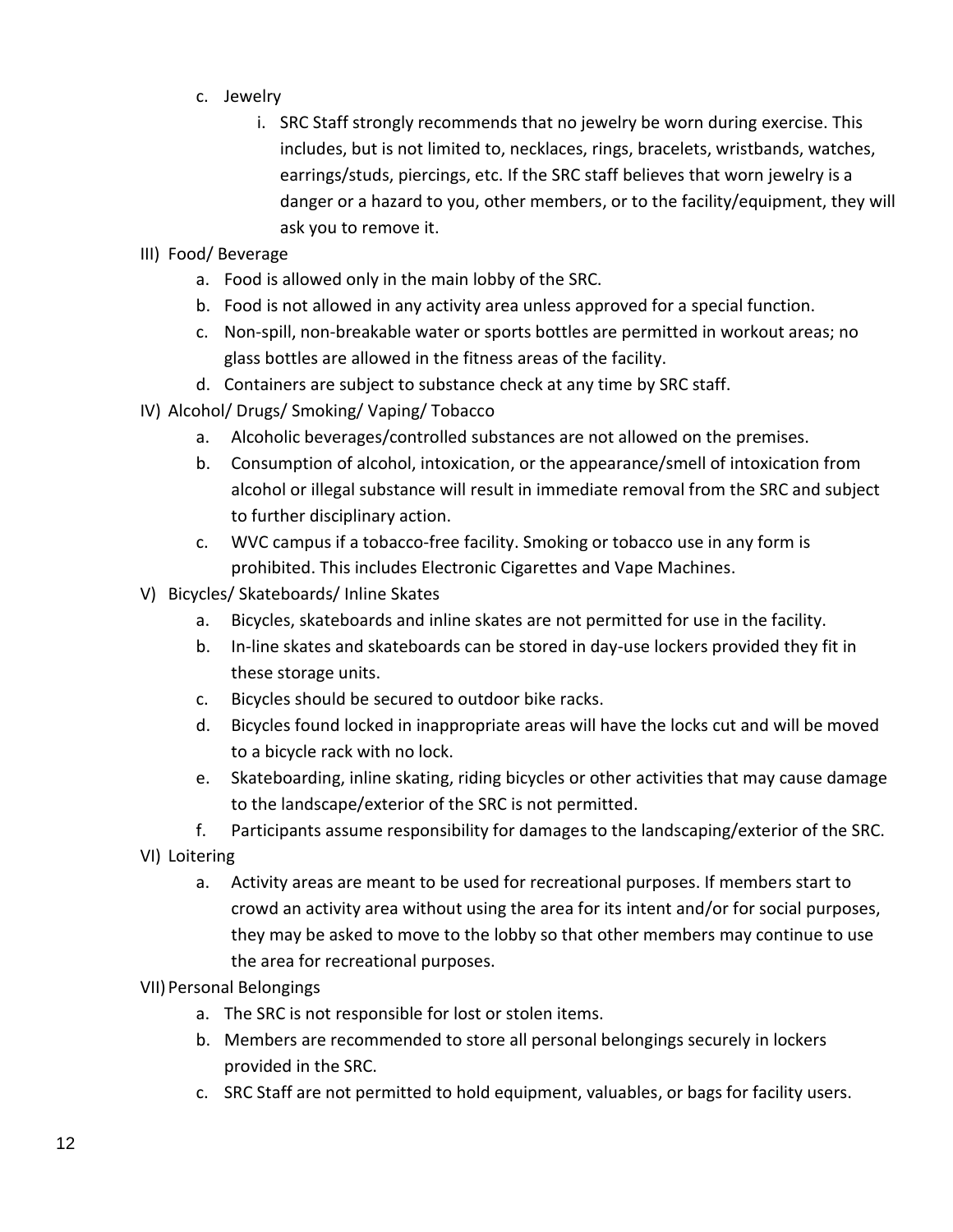- d. Found items should be turned in to the SRC front desk. Unrecovered items will be sent to the lost and found at the end of the day.
- VIII) Music / Cell Phones / Speakers
	- a. Mobile devices must be used with caution for safety reasons.
	- b. Personal music devices are allowed with headphones. No boom boxes or portable speakers are permitted.
	- c. Photographing and/or videotaping of other individuals in the facility is not permitted.
- IX) Fireworks / Explosives / Firearms
	- a. All explosives and firearms are prohibited in or on the premises.
- X) Theft / Loss of Equipment
	- a. Theft must be reported immediately to the SRC staff who will file an incident report.
	- b. Facility users are responsible for any SRC equipment they may have checked out from the front desk.
	- c. In the event of theft or loss of rental equipment, SRC staff must retain the information of the responsible party for further action.
	- d. Theft or loss of rental equipment will be dealt with on a case-by-case basis.
	- e. Facility users may be held responsible for replacing equipment.
- XI) Indecent Behavior
	- a. Indecent behavior includes, but is not limited to:
		- i. Verbal abuse
		- ii. Physical abuse
		- iii. Harassment
		- iv. Discrimination
		- v. Obscene gestures or actions
		- vi. Abuse of staff in any form
		- vii. Failure to follow an established policy
	- b. The SRC has zero tolerance for violence or intimidation of any sort. Any physical abuse of any person or conduct which threatens or endangers the health and safety of any member of the College will result in immediate removal and disciplinary action.
	- c. Abusive language, and/or inappropriate behavior will not be tolerated. Persistent use of such behavior may result in forfeiture of utilization privileges.
	- d. Vandalism, graffiti, assault, theft, and possession of firearms or weapons are considered criminal activities and may result in immediate police action.

## **D. Equipment/General Use**

- a. Use of the SRC is for recreational purposes only and cannot be used for coaching/instructional purposes or private gain, unless authorization has been granted by the Student Rec Center Manager of Campus Life.
- b. Organized activities other than those approved by the Student Rec Center Manager or sponsored by the Campus Life office are prohibited.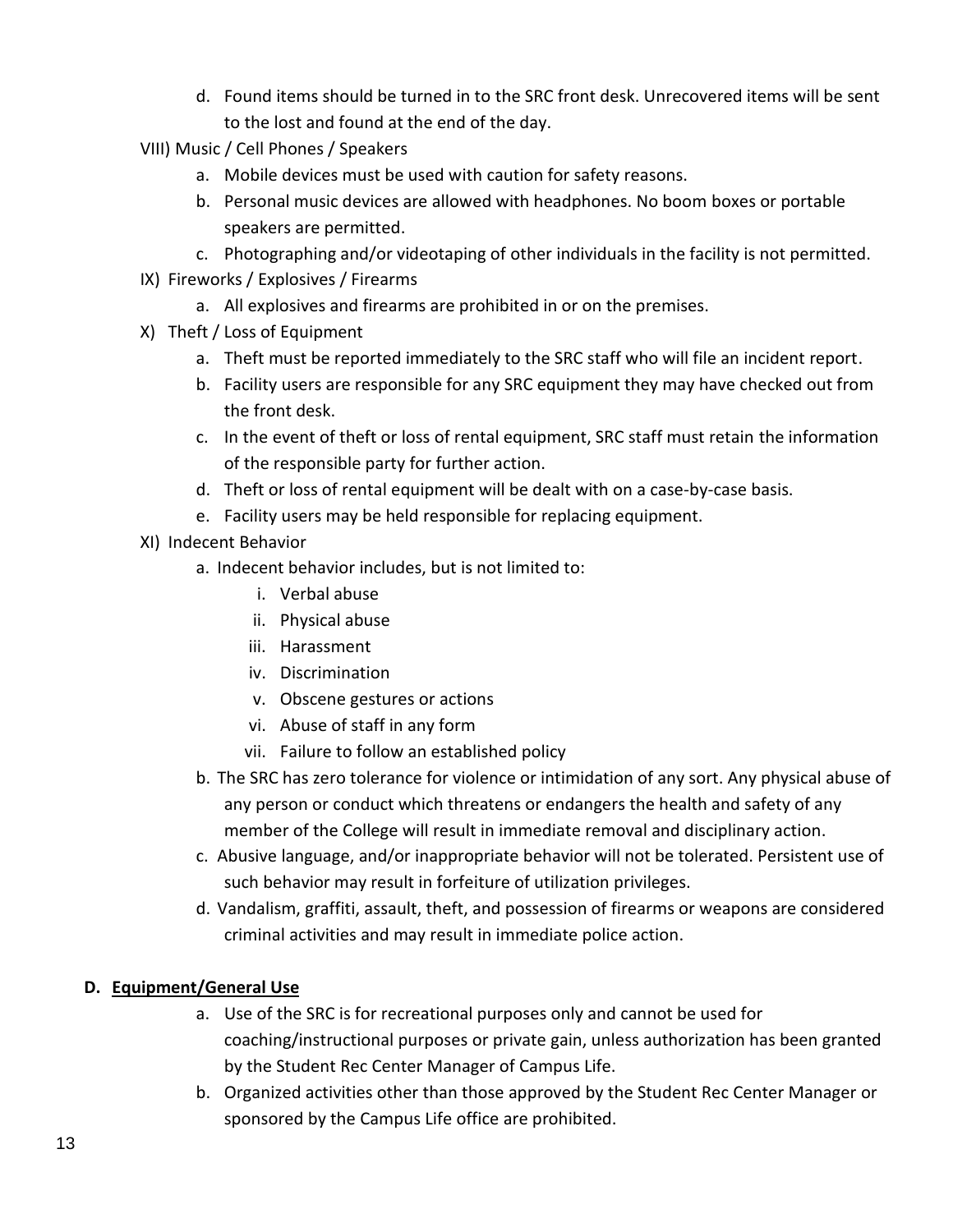- c. Members using the SRC and equipment assume the liability of and agree to compensate the SRC for any damages other than normal wear and tear.
- d. Failure to comply with SRC policies and procedures may result in removal from the facilities and cancellation of SRC access.
- I) Equipment Use
	- a. Participants exercise at their own risk, and are responsible for their own health and safety.
	- b. All equipment must be used in a safe, appropriate manner. Members who abuse the equipment, use equipment inappropriately, or do not follow safe practices may be asked to leave the facility.
	- c. If unfamiliar with proper equipment use, please ask SRC staff for assistance.
	- d. Orientation sessions are recommended for those unfamiliar with the fitness areas and/or fitness equipment.
	- e. Keep hands and feet clear of moving parts while machines are in use. Place hands and feet only on the handgrips and foot pads provided.
	- f. To protect the equipment and improve sanitation, all users are required to clean equipment after each use. Disinfectant spray & towels are provided throughout the facility.
	- g. There is a 30-minute time limit on all cardiovascular equipment during peak usage times or while others are waiting.
	- h. Members must not rest on machines or on the TRX between sets in order to allow other participants to use equipment between sets.
	- i. When members leave their station, they must take their personal belongings with them. They cannot hold their spot with personal belongings.
	- j. Hanging personal items on cardiovascular machines is prohibited, as the items can fall and become lodged in moving equipment, such as treadmills.
	- k. Do not operate equipment with loose or damaged parts. If a machine fails to operate correctly, do not attempt to repair it. Notify the SRC staff of the problem immediately.
	- l. Signage for damaged or out-of-order equipment must not be removed. Use of any equipment that is labeled "Out of Order" is strictly prohibited.
	- m. Hand weights and dumbbells are not permitted on cardiovascular equipment.
	- n. Members should use extreme caution when lifting weights or using TRX equipment to avoid potential injury to themselves or others.
	- o. Weight plates, dumbbells, barbells, and all other items must be stored in their appropriate storage areas immediately after use. Failure to do so may result in revocation of SRC access.
	- p. Dumbbells and free weight equipment should not be slammed together or dropped on the floor.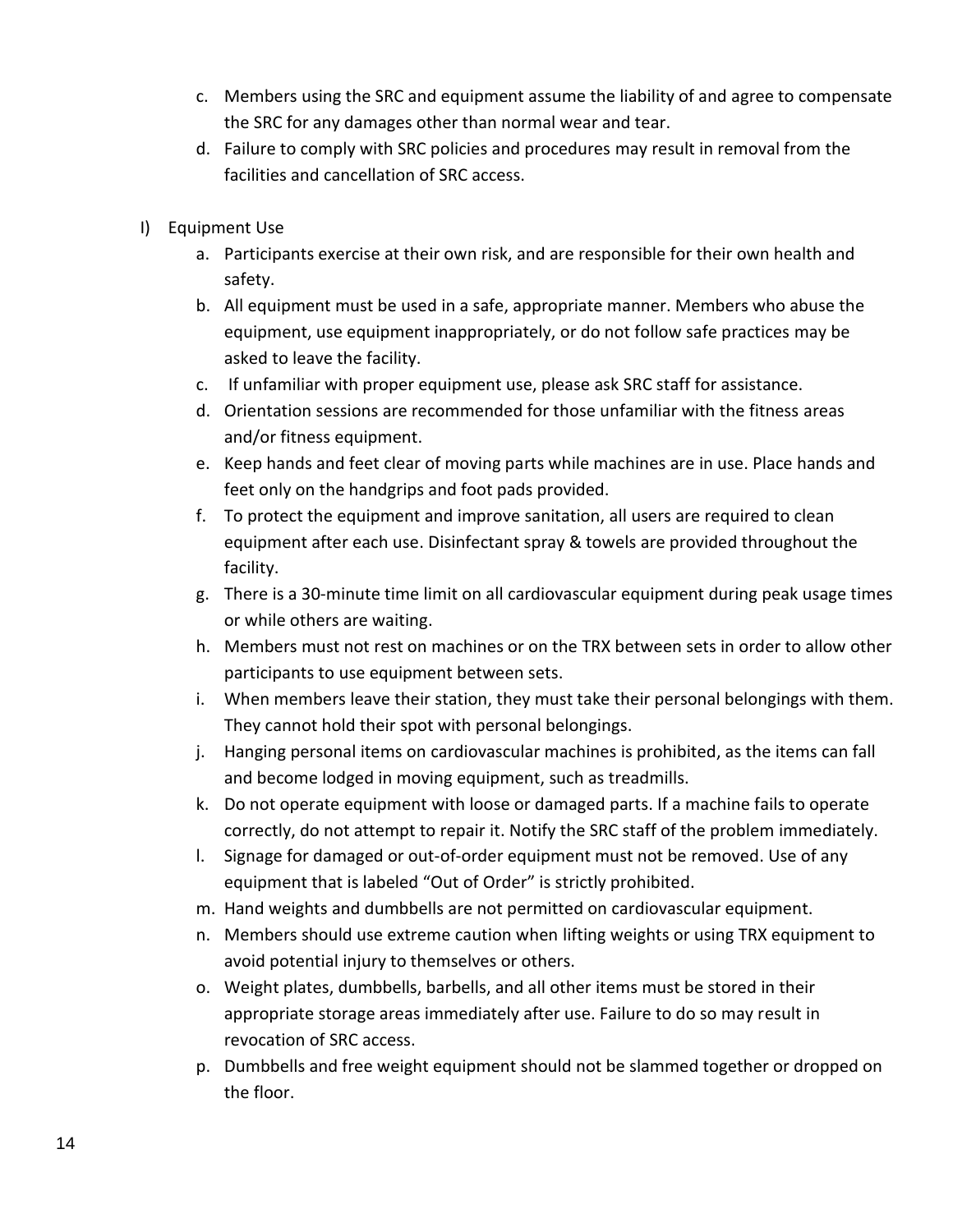- q. Weights and bars are not to be left on the floor or leaned against walls, mirrors, or equipment.
- r. To prevent tearing, do not place feet, rest bars or weights on benches.
- s. Standing on benches or equipment frames is not permitted.
- t. Weight collars must be used for barbells at all times.
- u. All free weight users must have at least one spotter.

## II) Mezzanine

- a.When on the Mezzanine it is prohibited to:
	- i. Spit off the balcony
	- ii.Hold anything over the ledge
	- iii. Lean over the guardrail
	- iv. Throw anything over the ledge
- III) Lockers
	- a. Lockers are available for drop-in/day use only.
	- b. A limited number of lockers are available for use and are assigned on a first-come, firstserved basis for a deposit of 25 cents.
	- c. Facility users must return the key to the lock and take all belongings before leaving the facility each day.
	- d. Personal belongings not removed by the end of the day will be submitted to lost and found.
	- e. WVC is not responsible for any damaged or lost personal items in the SRC.
	- f. Members will be charged for any damages to a locker or loss of key.
	- g. Personal items and belongings should not be left unattended at any time in the SRC.
- IV) Equipment Rental
	- a. Please see SRC staff for equipment available for check-out.
	- b. A valid WVC ID is required to check out equipment.
	- c. Guests of members cannot check out equipment.
	- d. Equipment may be checked out at the front desk. All items must be returned when finished to avoid replacement fees.
	- e. Equipment is designated for use in the SRC only.
	- f. The member checking out the equipment is responsible for that equipment.
	- g. All equipment must be returned to the SRC front desk when the member leaves the facility.
	- h. Authorized personnel only are permitted in the equipment storage area.
- V) Gymnasium
	- a. When using the gym, it is prohibited to throw or kick anything at the mezzanine.
	- b. The gymnasium courts are primarily intended for basketball, volleyball, pickle ball, and badminton. The use of the following sport/athletic balls have been approved; basketballs, volleyballs, futsol soccer balls, whiffle balls, lite flight baseball/softballs. Other activities are encouraged and subject to approval by SRC staff.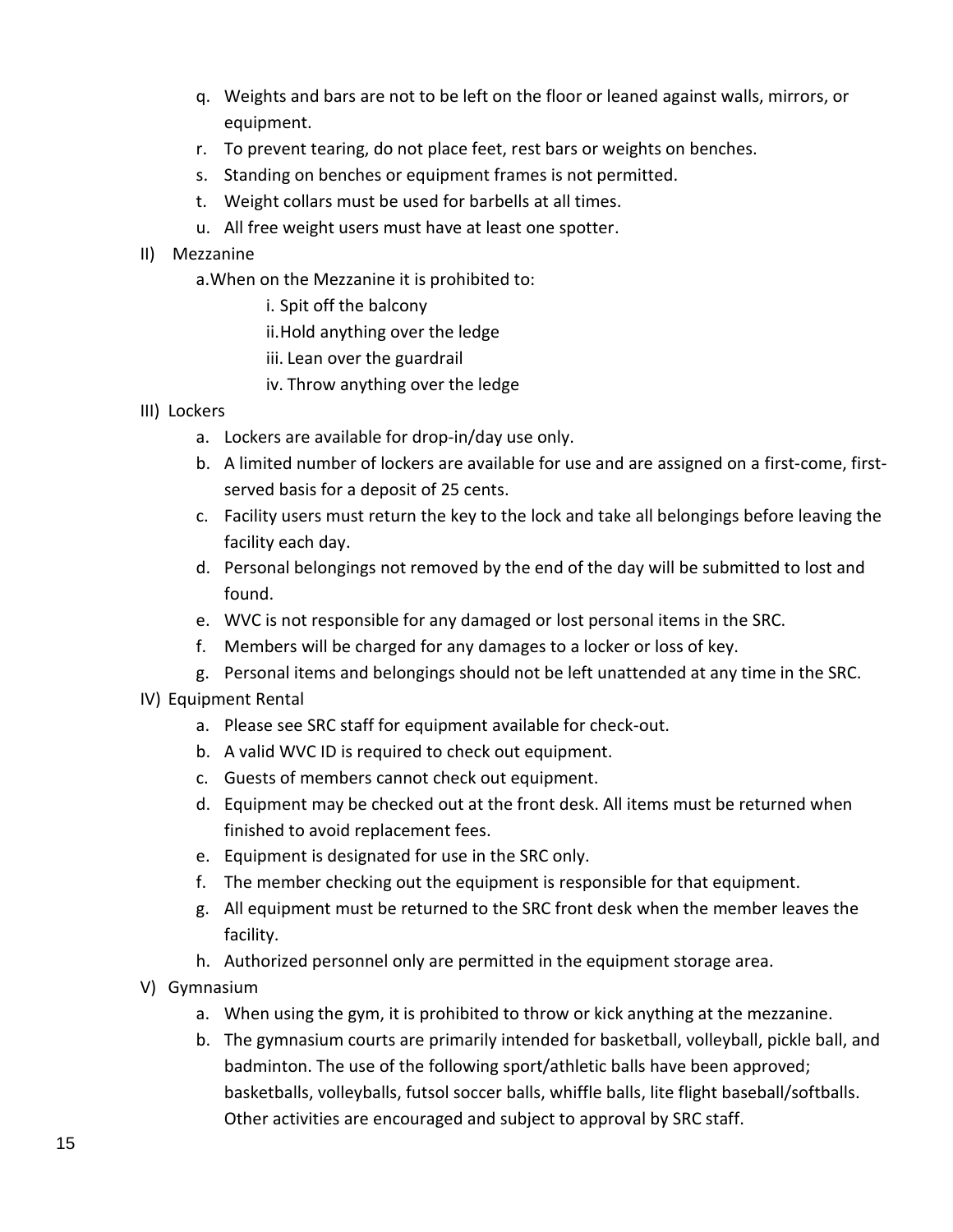- c. Participants must seek assistance from SRC staff for adjustments and setup/takedown of the volleyball/badminton/pickle ball nets, or other equipment.
- d. Disassembling and/or moving equipment that has been set up is not permitted.
- e. Hanging on the rims or nets is strictly prohibited.
- f. Shooting at baskets, while a game is in progress, is not permitted.
- VI) Court Guidelines
	- a. Members who wish to use the court next must verbally notify the current players. No one playing in a game may call the court next.
	- b. Only one player needs to be present to request the court.
	- c. Members can use the court for up to 20 minutes at a time.
	- d. Time limit can be extended if no one is waiting.
	- e. Kicking or throwing of a basketball and/or other equipment toward the ceiling or mezzanine is prohibited. Violators will be asked to leave the facility immediately and may be billed for the damages.
	- f. No reservations will be taken for recreational play. However, reservations can be made for special activities/events.
	- g. If there are less than ten players, they must use half court and allow the other half court to be open for another activity, when there are others wanting to use the court
	- h. Use of open gym hours are on a first come, first serve basis.
	- i. Facilities and equipment should be used for their designed purpose.
	- j. All belongings are to be secured at all times. Keys, backpacks, and personal belongings are not permitted on the gym floor.

## VII)Hi-Tech Studio Room

- a. The Multi-Purpose Room is intended for group fitness classes, recreational use, and other special events.
- b. Group fitness class schedules are posted at the entrance to activity rooms.
- c. Fitness equipment should be used only for its intended purpose.
- d. Do not remove equipment from activity rooms.
- e. Use caution near mirrors.
- f. Personal hand weights are not permitted. Facility hand weights are provided for appropriate classes, and may only be used at the direction of the instructor.
- g. Clean equipment with disinfectant wipes before leaving classes.
- h. Using a towel during mat-based exercise is recommended.
- i. Audio visual equipment is available with SRC staff approval. Otherwise, groups or individuals are responsible for providing their own music.
- j. Personal/instructional training other than those scheduled through the SRC is prohibited.
- k. Multiple failures to adhere to instructor cues may result in class suspension.
- l. Return all equipment to its proper location after use.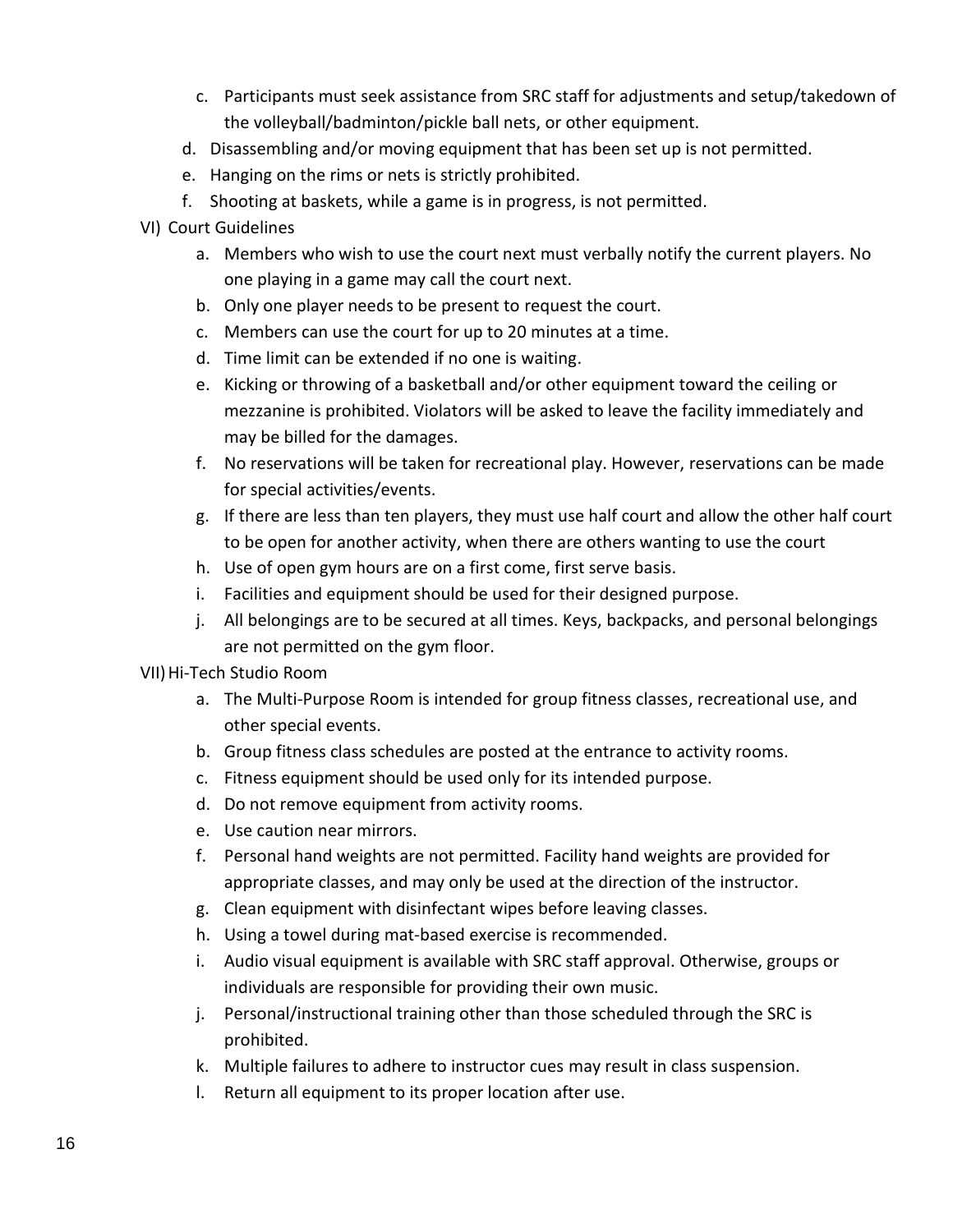m. No dangerous physical activities that are deemed unsafe by any SRC staff will be allowed.

VIII) Lounge Space / Main Lobby

- a. Members are not allowed to rearrange the furniture.
- b. Food and drinks are allowed in these areas. Please discard of all trash.
- c. Furniture should only be used for its designed purpose.

## **E. Area Rental / Reservations**

- I) SRC Member Area Reservation
	- a. Facility users can reserve areas for special activities. Submission of a reservation form is required to reserve a designated area. The form must then be approved by the Student Rec Center Manager.
	- b. The SRC is not allowed to reserve facility areas:
		- i. For longer than 2 hours
		- ii.During peak hours
		- iii. For recreational purposes, the request must be for an organized WVC activity.
		- iv. If damages occur to SRC equipment or facilities, beyond normal wear and tear, the reserving party will be held responsible for the cost of the repair. *With prior approval, considerations may be made for special circumstances or events*
- II) Community Organization (CO) Area Rental
	- a. The SRC Facilities may be rented to Community Organizations (CO) with the authorization of the Student Rec Center Manager.
	- b. The SRC facilities should not be rented out during normal hours of operation unless authorized by Student Rec Center Manager.
	- c. For a CO to rent the SRC, they must fill out a rental request and submit it 30 days in advance (exemptions can be made). The CO request must be approved by the Student Rec Center Manager and comply with current WVC facility rental policies and procedures.
	- d. Please see Student Rec Center Manager for rental details.
	- e. If damages occur to SRC equipment or facilities, beyond normal wear and tear, the CO will be held responsible for the cost of the repair.

## **F. Finances**

I) Any and all money donated, made from or by using the SRC's Facilities, and/or equipment, will be used to repay the SRC COP and/or to fund special projects as directed by the Student Rec Center Manager.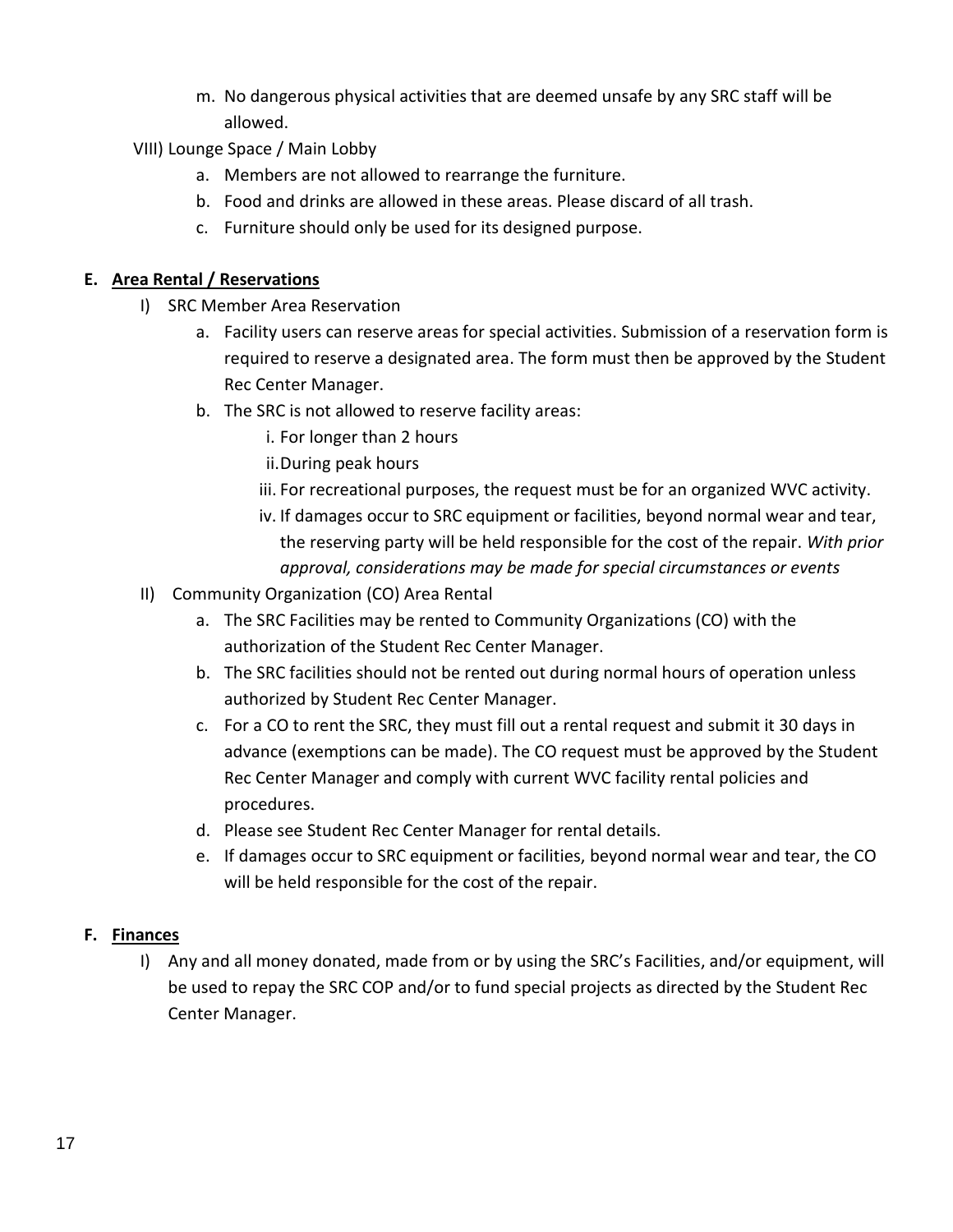#### Section 3 - Building Operations

## I) Parking

a. All WVC campus parking rules, standards and enforcement apply to the SRC parking areas.

# II) Promotional Areas

- a. All posters, flyers, signs etc., must be approved by Campus Life before being posted in the SRC.
- b. Displays may only be posted on approved bulletin boards.
- c. Posters may not be attached to the building walls (interior and exterior), doors, windows, rails or any other painted surface.
- d. The SRC retains the right to limit the number, location, and duration of posting.
- e. Use of tape, or other marking materials on walls or flooring is prohibited.
- f. Please consult with SRC staff for posting procedures.
- III) Americans with Disabilities Act (ADA) Compliance
	- a. The SRC is diligent in its efforts to make every part of a facility accessible for all. If additional accommodations need to be made, please contact SRC staff.
	- b. At least one of each type of equipment will be available to people with limited mobility. There must be a space of 30 inches by 48 inches to allow transfer to and from equipment.
	- c. Please remember that the SRC Staff are here to assist members. Please ask staff for assistance.

# IV) Animals

- a. Pets are prohibited from entering the SRC.
- b. Service animals are permitted in the SRC. Service animals are defined as animals that are trained to do work or perform tasks for a person with a disability in accordance with The Americans with Disabilities Act. See established WVC policies and procedures for more information at: [https://www.wvc.edu/students/support/disability-services/service](https://www.wvc.edu/students/support/disability-services/service-animals.html)[animals.html](https://www.wvc.edu/students/support/disability-services/service-animals.html)
- V) Closing Procedures
	- f. Members and guests must vacate the building by closing time.
	- g. Announcements are made as the closing time nears.
	- h. Participants are expected to finish their activity (5 minutes prior to closing), re-rack all weight equipment, return any checked-out equipment, and exit the facility prior to closing.